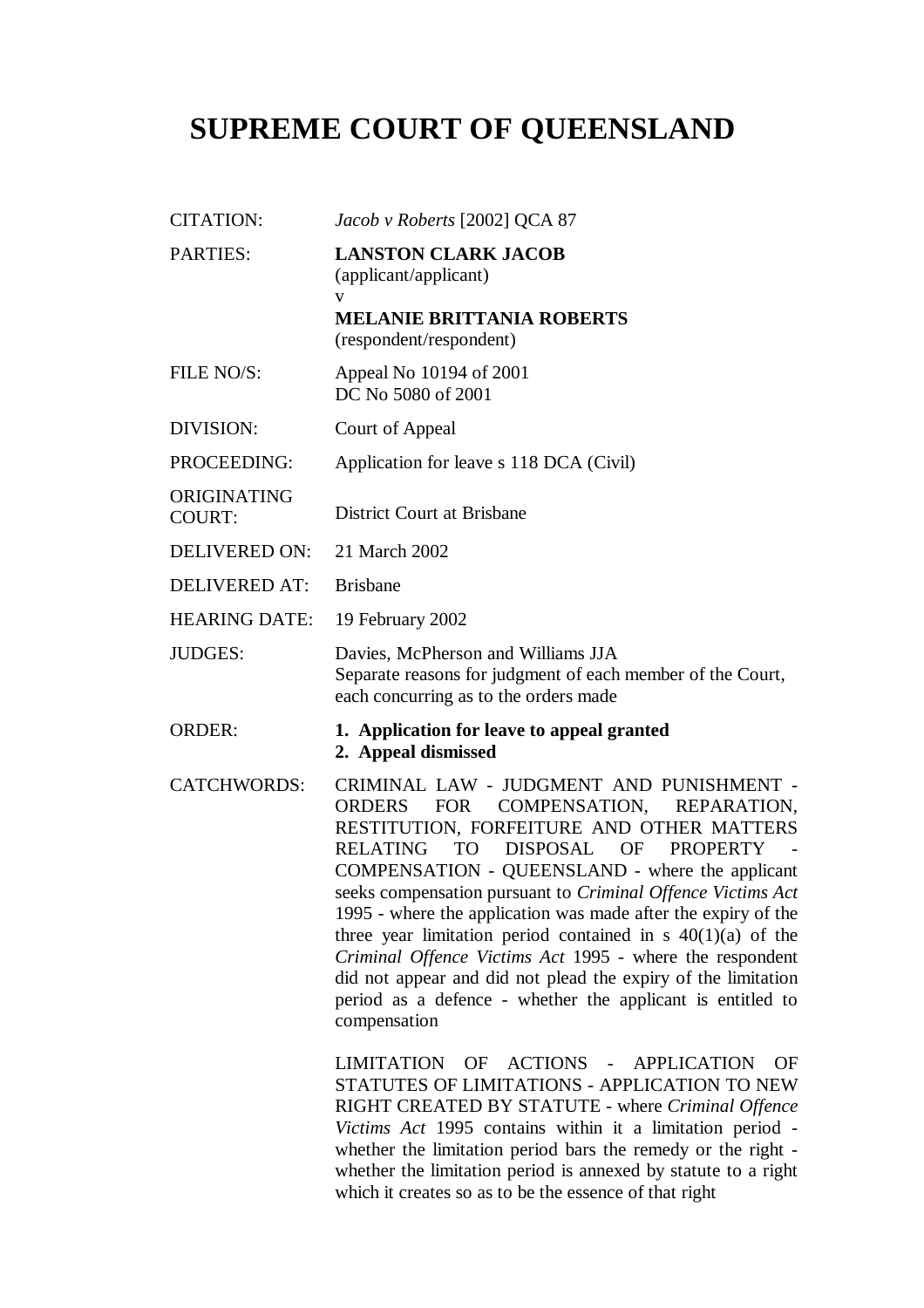*Criminal Code* (Qld), s 663B *Criminal Offence Victims Act* 1995 (Qld), s 40(1)(a), s  $40(1)(c)$ , s  $41(1)$ , s  $41(2)$ *Limitation of Actions Act* 1974 (Qld), s 30, s 31

*Australian Iron and Steel Limited v Hoogland* (1962) 108 CLR 471, applied *Byrnes v Groot Eylandt Mining Co Pty Ltd* (1990) 19 NSWLR 13, considered *Maxwell v Murphy* (1957) 96 CLR 261, applied *R v Chong; ex parte Chong* [2001] 2 QdR 301, distinguished

COUNSEL: A J Kimmins for the applicant No appearance for the respondent

…

SOLICITORS: Tony Bailey (Samford) for the applicant No appearance for the respondent

- [1] **DAVIES JA:** This is an application for leave to appeal against the dismissal of an application for compensation pursuant to the *Criminal Offence Victims Act* 1995. That leave is necessary for this application is not in doubt.<sup>1</sup>
- [2] On 27 July 1998 the respondent was convicted of wounding the applicant on 19 September 1997. On that latter date she stabbed him twice.
- [3] The principal question is issue before the learned District Court judge and the sole question involved in this application arises from the fact that it was made on 12 October 2001, more than three years after the respondent's conviction. Section 40 of the Act provides:
	- "(1) An application to a court for a compensation order against a convicted person must be made -
		- (a) within 3 years after the end of the convicted person's trial; …
		- (c) with the court's order under s 41 at any other time."

Section 41 of the Act applies sections 30 and 31 of the *Limitation of Actions Act* 1974 to permit applications and orders for extensions of the period of limitation but no such application was made and it is conceded by the applicant that no such application would succeed.

[4] The question in issue is whether, the respondent not having appeared on this application and consequently not having taken any point about the limitation period, the limitation in s  $40(1)(a)$  needs to be considered by the Court. The learned District Court judge was of the view that it did because s 40(1)(a) was, he thought, a command in emphatic language which cannot be overlooked by the court. The applicant submits that that is incorrect.

 $\mathbf{1}$ <sup>1</sup> A proceeding on an application under the Act is a civil proceeding (s 30) and the amount for which judgment was given was less than the Magistrates Court's jurisdictional limit (*District Court Act* 1967, s  $118(2)(a)(ii)$ , (3)).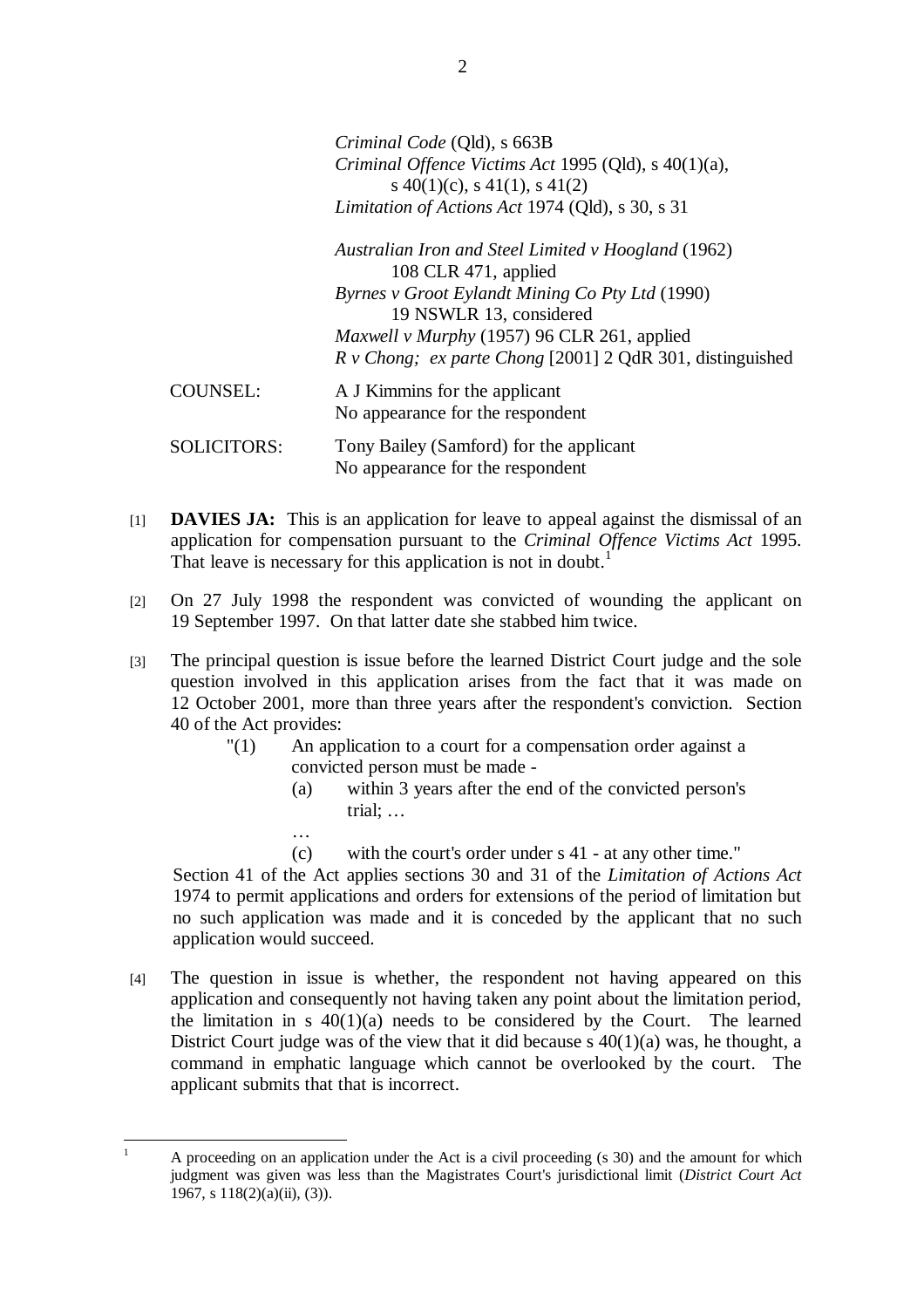- [5] In the event that he was wrong in this respect, his Honour assessed the amount of compensation at \$4,500. There is no issue as to the appropriateness of that amount.
- [6] In support of his argument, counsel for the applicant relied on the decision of this Court in  $R$  v Chong; ex parte Chong,<sup>2</sup> a case decided on the provisions for criminal compensation which preceded the *Criminal Offence Victims Act*. These were, in substance, s 663AA to s 663BA, since repealed, of the *Criminal Code*. Section 663B, which was the operative section, provided relevantly:

"(1) Where a person is convicted on indictment of any indictable offence relating to the person of any person or of more than 1 indictable offence relating to the person of any person (whether in respect of 1 indictment or more than 1 indictment) arising out of the one course of conduct or closely related courses of conduct of that person so convicted, the court, on the application by or on behalf of the person aggrieved by the offence or offences, may, in addition to any other sentence or order it may make, order the person to pay for the person aggrieved a sum not exceeding the prescribed amount by way of compensation for injury suffered by the person by reason of the offence or offences of which the offender is convicted."

- [7] These provisions contained within them no time limitation within which an application under s 663B(1) must be made. However in *Chong* this Court characterized such an application as "an action to recover a sum recoverable by virtue of any enactment, other than a penalty or forfeiture or sum by way of penalty or forfeiture" within the meaning of s  $\frac{1}{5}$  (definition of "action") and s 10(1)(d) of the *Limitation of Actions Act* 1974. Consequently it held that, in terms of that section, such an application "shall not be brought after the expiration of six years from the date on which the cause of action arose".<sup>3</sup>
- [8] The phrase "an action (or actions) shall not be brought after the expiration of" a specified period, used in all of the limitation sections of the *Limitation of Actions Act*, has a long history in limitation provisions. It is sufficient to say that they have been held to bar the remedy and not the right and operate only if distinctly relied upon. 4
- [9] As the learned primary judge noted, however, s 40 of the *Criminal Offence Victims Act* has departed from the familiar wording of limitation provisions. Instead of "an action shall not be brought" or "no action shall be brought" after the expiration of a specified period, s 40 provides that "an application to a court ... must be made ... within three years after the end of the convicted person's trial". It is, however, unnecessary in my opinion to consider whether this departure in language would alone be sufficient to require a materially different result namely that the right to bring the application is conditional upon it being made within the limitation period.

 $\frac{1}{2}$ [2001] 2 OdR 301.

<sup>3</sup> See at [9], [35].

<sup>4</sup> See *Chong* at [10]; *The Commonwealth v Verwayen* (1990) 170 CLR 394 at 473 - 474; *The Commonwealth v Mewett* (1997) 191 CLR 471 at 534. The history of this construction is more closely analysed by Fullagar J in *Maxwell v Murphy* (1957) 96 CLR 261 at 287 and following.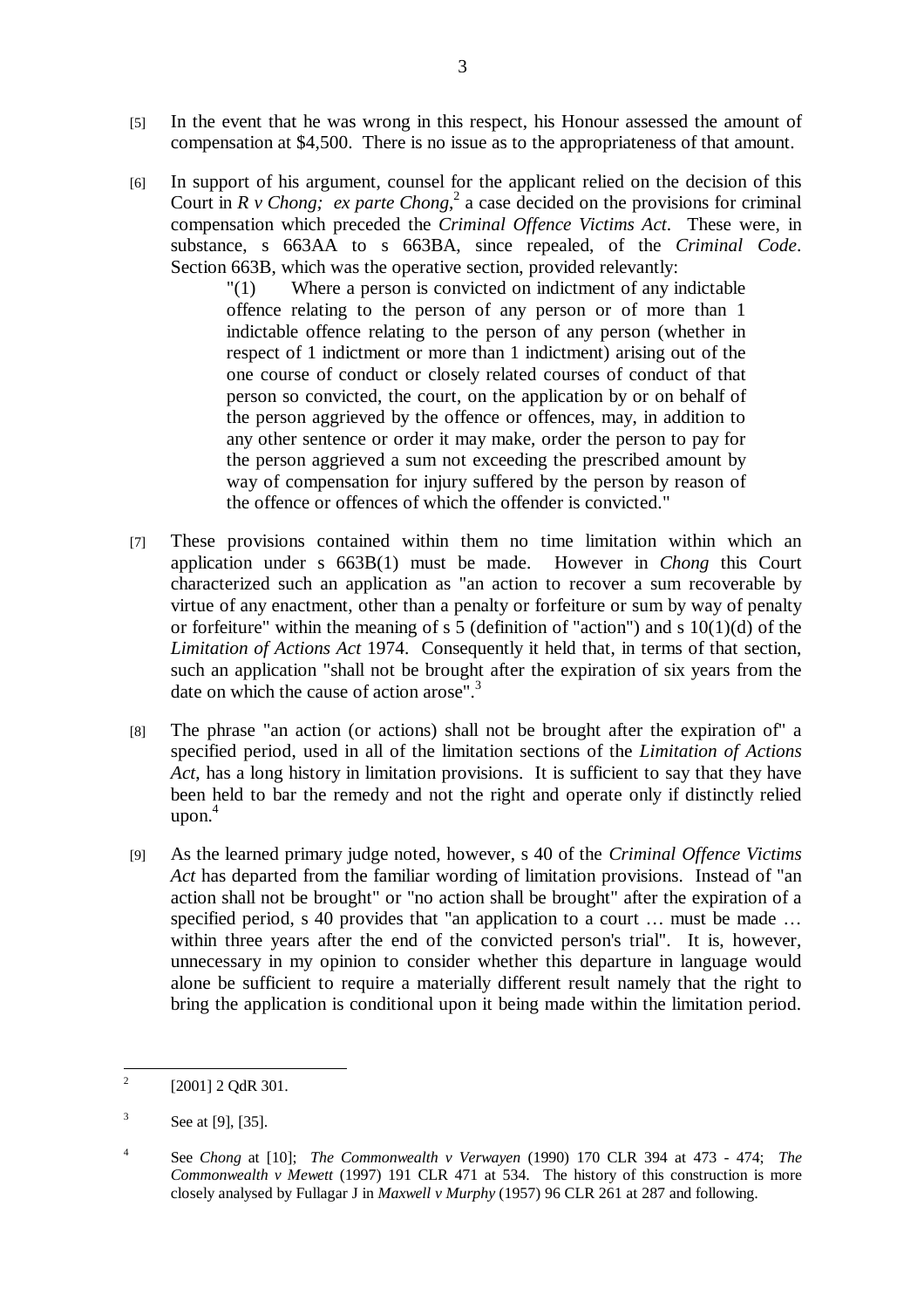There are other factors which, together with this difference in wording, in my opinion require that result.

- [10] The first of these is that the *Criminal Offence Victims Act*, unlike the *Code* provisions which it replaces, contains within it a limitation period. It both creates a right in a victim of a personal offence to apply for compensation for the injury suffered because of the offence and provides a time limit within which such an application must be made. In some such cases a limitation has been held to be "annexed by statute to a right which it creates so as to be of the essence of that right". $5$
- [11] It must be acknowledged that it does not necessarily follow from the fact that a limitation period is contained in a statute which creates the right to which the limitation period attaches, that the limitation must be held to be a condition of that right. The question is one of construction of the provision in the context of the Act as a whole. And in cases in which the limitation has been so held there have often been differences of opinion on that question<sup>6</sup> for it is often a finely balanced one. It is sufficient to say that the fact that a statute both creates a right and provides for a time limitation upon that right or its exercise is some indication of an intention to make the limitation a condition of the existence of the right or its exercise.
- [12] The statement of this principle and of its difficulties in application which is most commonly cited is that of Windeyer J in *Australian Iron and Steel Limited v Hoogland*. 7 There his Honour said:

"It may be that there is a distinction between Statutes of Limitation, properly so called, which operate to prevent the enforcement of rights of action independently existing, and limitation provisions annexed by a statute to a right newly created by it. In the latter case the limitation does not bar an existing cause of action. It imposes a condition which is of the essence of a new right. The distinction was adverted to in *The Crown v McNeil*; and in *Maxwell v Murphy*; and see *Gregory v Torquay Corporation* and *Erskine v Adeane*. It seems that, under the common law system of pleading, when a limitation is annexed by a particular statute to a right it creates, the plaintiff should allege in his declaration that the action was brought within time. On the other hand it is for the defendant to plead the Statute of Limitations as a defence to an action on a common law cause of action, as if he does not it is assumed that he intends to waive it: see *Chapple v Durston*. However, when issue is joined on a plea of the Statute, the burden of proving that the action is within time is on the plaintiff: see cases referred to by Dixon J, as he then was, in *Cohen v Cohen*. And, even when a time limit is imposed by the statute that creates a new cause of action or right, it may be so expressed that it

(1962) 108 CLR 471 at 488 - 489; see also *Pedersen v Young* (1964) 110 CLR 162 at 169.

 $\overline{\mathbf{S}}$ <sup>5</sup> *Commonwealth v Mewett* supra at 534 - 535.

<sup>6</sup> See for example *Maxwell v Murphy* (1957) 96 CLR 261 where the majority views of Dixon CJ at 268, Williams J at 275 - 276 and Kitto and Taylor JJ at 292 may be contrasted with the dissenting view of Fullagar J at 290 - 291; and *Byrnes v Groot Eylandt Mining Co Pty Ltd* (1990) 19 NSWLR 13 where the views of Kirby P at 25 - 26 and Hope AJA at 36 - 37 may be contrasted with that of Mahoney JA at 27 - 28.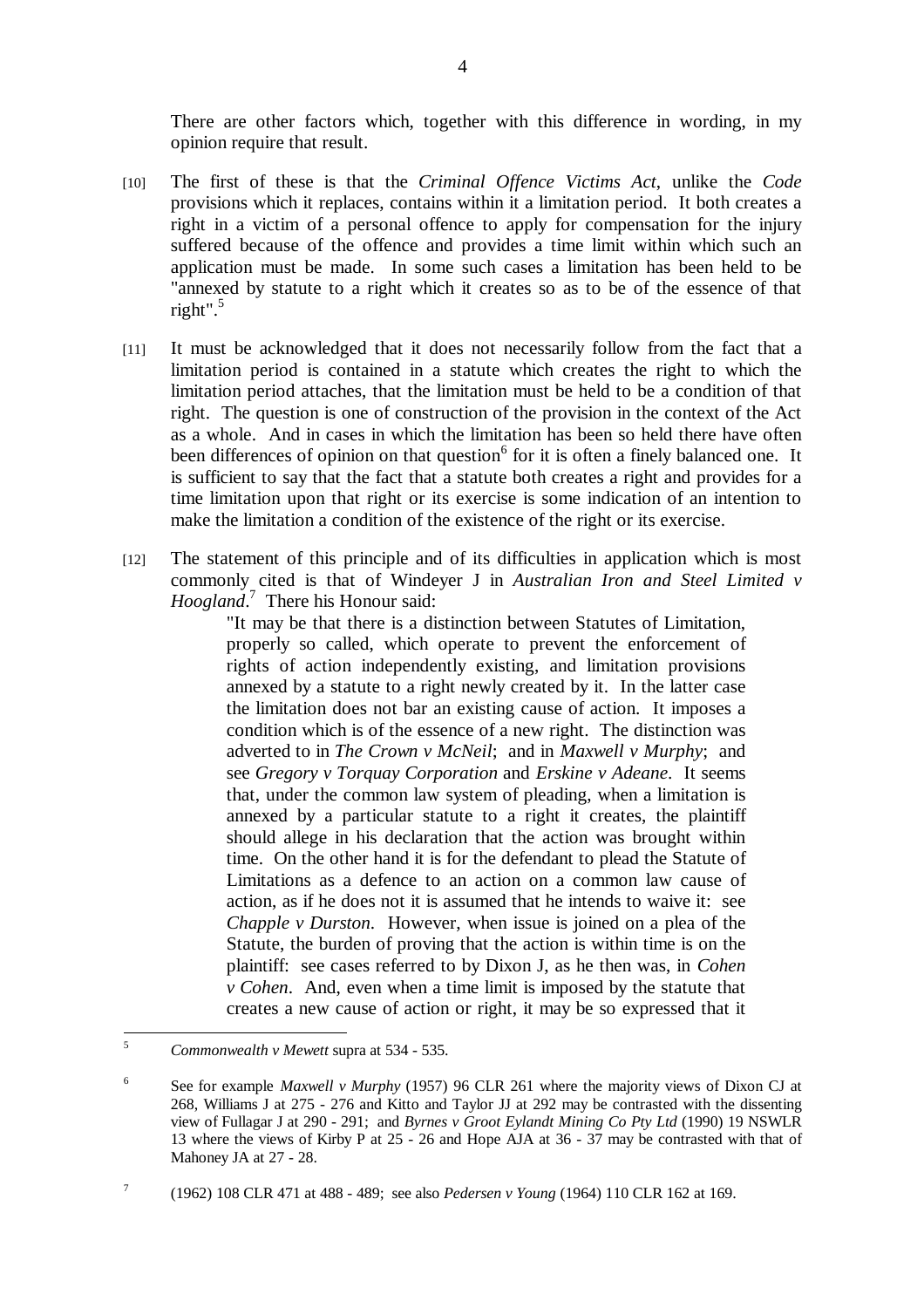is regarded as having a purely procedural character, as a condition of the remedy rather than an element in the right; and in such cases it can, it seems, be waived, either expressly or in some cases by estoppel: *Wright v John Bagnall & Sons Ltd; Lubovsky v Snelling*."<sup>8</sup>

- [13] The second additional factor which leads me to the conclusion that the limitation here is of the essence of the right, that is that the right conferred by the Act is conditional upon compliance with the limitation, is that the right conferred by the Act is not a right to compensation for injury but a right to apply to the court for such compensation<sup>9</sup> and it is that right, the right to apply which is, by s 40, made subject to the limitation therein contained. That is an important distinction, one which appears to have persuaded Sir Owen Dixon in *Maxwell v Murphy*<sup>10</sup> to conclude that the limitation contained in the *Compensation to Relatives Act* (NSW) was a condition of the right granted by that Act.
- [14] The presence in an Act such as the *Criminal Offence Victims Act* of a provision applying s 30 and s 31 of the *Limitation of Actions Act* might be thought to lead to a contrary conclusion. However it is important to observe the terms of s 41 which relevantly applies those provisions. It provides:

"(1) The *Limitation of Actions Act* 1974, sections 30 and 31 apply to applications mentioned in section  $40(1)$  ... with the intention that, on application -

> (a) a court may order that the period of limitation under section 40(1) for an application to which the subsection applies be extended under the *Limitation of Actions Act* 1974, section 31(2); …

- [15] It is plain from those terms that what may be extended pursuant to s 41 is not a limitation period such as that contained in the *Limitation of Actions Act* but the period of limitation contained in s 40. As s 41(2) makes clear, those provisions of the *Limitation Act* are applied with such changes as are necessary to adapt them to an extension of a period of limitation of the kind provided for in s 40. Thus s 41, and consequently the provisions of the *Limitation of Actions Act*, cannot be used in any way to determine the character of the limitation contained in s 40.
- [16] For the reasons I have given I conclude that the limitation contained in s 40 is a condition of the right to apply for compensation granted by s 24. Because this question is plainly one of importance I would grant leave to appeal. However it follows from what I have said that the applicant, not having complied with that condition, now has no right to apply for compensation and consequently that this appeal must be dismissed.

## **Orders**

- 1. Application for leave to appeal granted.
- 2. Appeal dismissed.

… "

 $\overline{8}$ <sup>8</sup> This passage was cited with approval in *The Commonwealth v Verwayen* supra at 497, in *McKain v R W Miller & Co (SA) Pty Ltd* (1991) 174 CLR 1 at 43 and in *The Commonwealth v Mewett* supra at 535.

<sup>9</sup> Section 24(2).

 $10$  At 268.